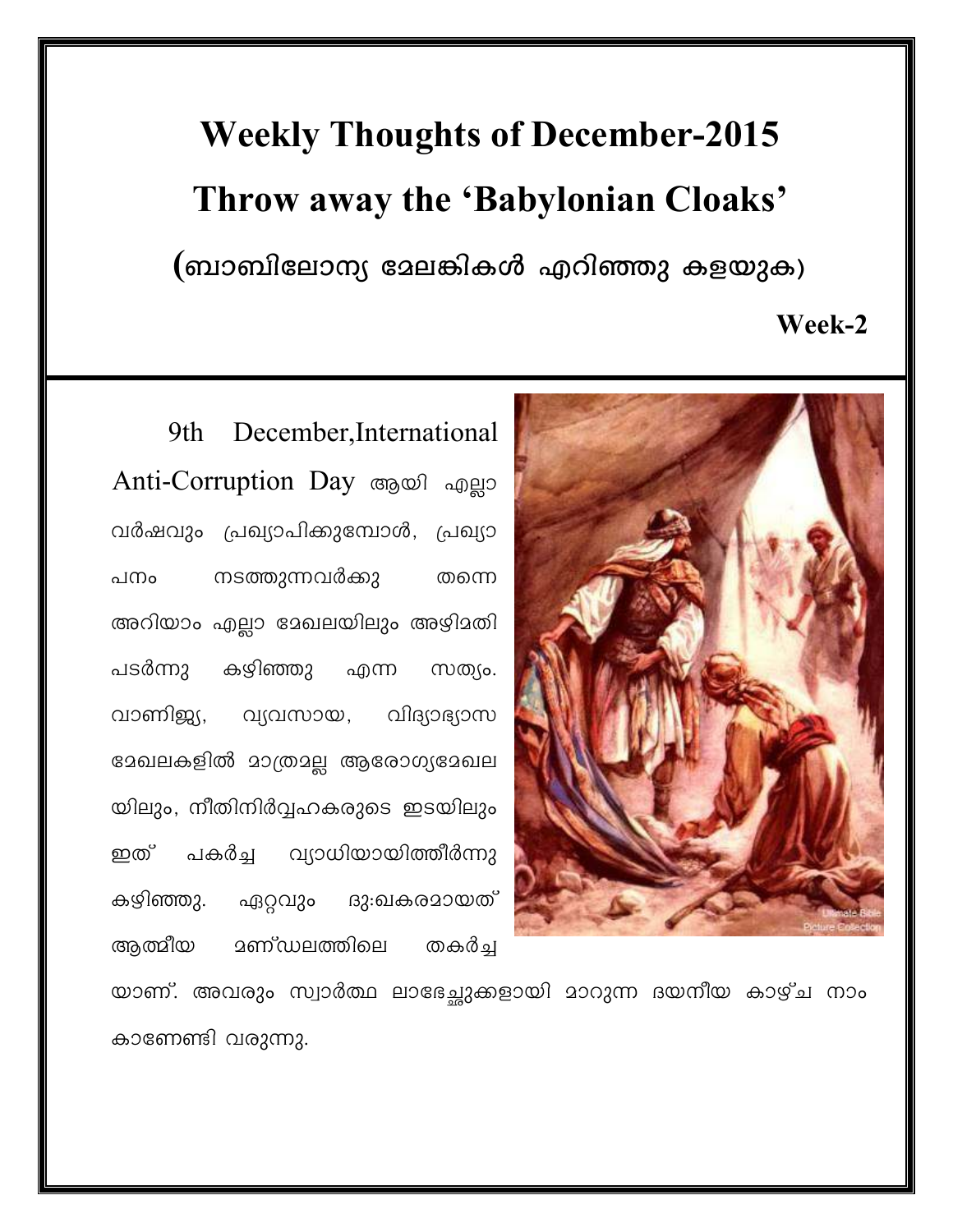ഇന്ന് യൂദയെഷോലെ ദൈവീകമുന്നറിയിഷുകളെ അവഗണിക്കുന്നവരും ആഖാനെഷോലെ അനുസരണക്കേടുകാട്ടി തലമുറകളെ കൊല്ലുന്നവരു <u>ാാണ് കൂടുതൽ പേരും. ഇതിനെതിരായി പ്രതികരിക്കുന്നവരെ സാൂഹം (പറ</u> യുന്നത് സത്യമെന്ന് അറിയുന്നവർ പോലും) ഉപദ്രവിക്കുന്നു. മോശയുടെ കാലശേഷം യിസ്രായേൽ ജനതയെ നയിച്ച യോശുവയുടെ ജീവിതത്തിലെ ഒരു സംഭവം നോക്കാം. യെരിഹോ പിടിച്ചടക്കുവാൻ സഹായിച്ച രാഹാബും അവളുടെ കൂടെ വീട്ടിലുള്ള എല്ലാവരും ജീവനോടിരിക്കുകയും ബാക്കിയുള്ള തെല്ലാം നശിഷിക്കണമെന്നും ദൈവം മുന്നറിയിഷ് നൽകിയിരുന്നു. ശാപവും അനർത്ഥവും വരാതിരിഷാൻ ശപഥാർഷിത വസ്തുക്കൾ ഒന്നും തൊടരു തെന്നും പ്രത്യേകം നിർദ്ദേശിച്ചിരുന്നു. എന്നാൽ ആഖാൻ കണ്ട് മോഹിച്ച്, എടുത്ത് കുഴിച്ചിട്ട ചില വസ്തുക്കൾ (യോശു:7:20,21) അവരുടെ ശാപത്തിന് കാരണമായി.അതുമൂലം പിടിച്ചെടുത്തവർക്ക് ഹായ് പട്ടണം യെരിഹോ നഷ്ടമായി. ശപഥാർഷിത വസ്തുക്കളായ ബാബിലോന്യ മേലങ്കി, സ്വർണ്ണം, വെള്ളി മുതലായ വസ്തുക്കൾ എടുത്തത്, യഹോവയോടു കാണിച്ച അനു സരണക്കേടാണ്.

"ബാബിലോന്യ മേലങ്കി" എപ്രകാരമുള്ളത് ? ഇത് ശാപത്തിന്റെ മേലങ്കി, ഇച്ഛ കളുടെ മേലങ്കി അഥവാ ദൈവം വെറുക്കുന്ന മേലങികളാണ്. ഇത് നാം വീശി എറിയണം. രഹസ്യ ബന്ധങ്ങൾ, രഹസ്യതെറ്റുകൾ, രഹസ്യ പണമിടപാ ടുകൾ, ചില രഹസ്യ സ്വഭാവങ്ങൾ ഇവ ഹൃദയത്തിൽ കുഴിച്ചിട്ടിട്ടുണ്ടോ എന്ന് "മറച്ചുവച്ചതൊന്നും പരിശോധിക്കണം. വെളിഷെടാതെയും ഗുഢമായ തൊന്നും അറിയാതെയും ഇരിക്കുകയില്ല്'' (മത്താ:10:26). ഇലയുടെ ഇടയിൽ